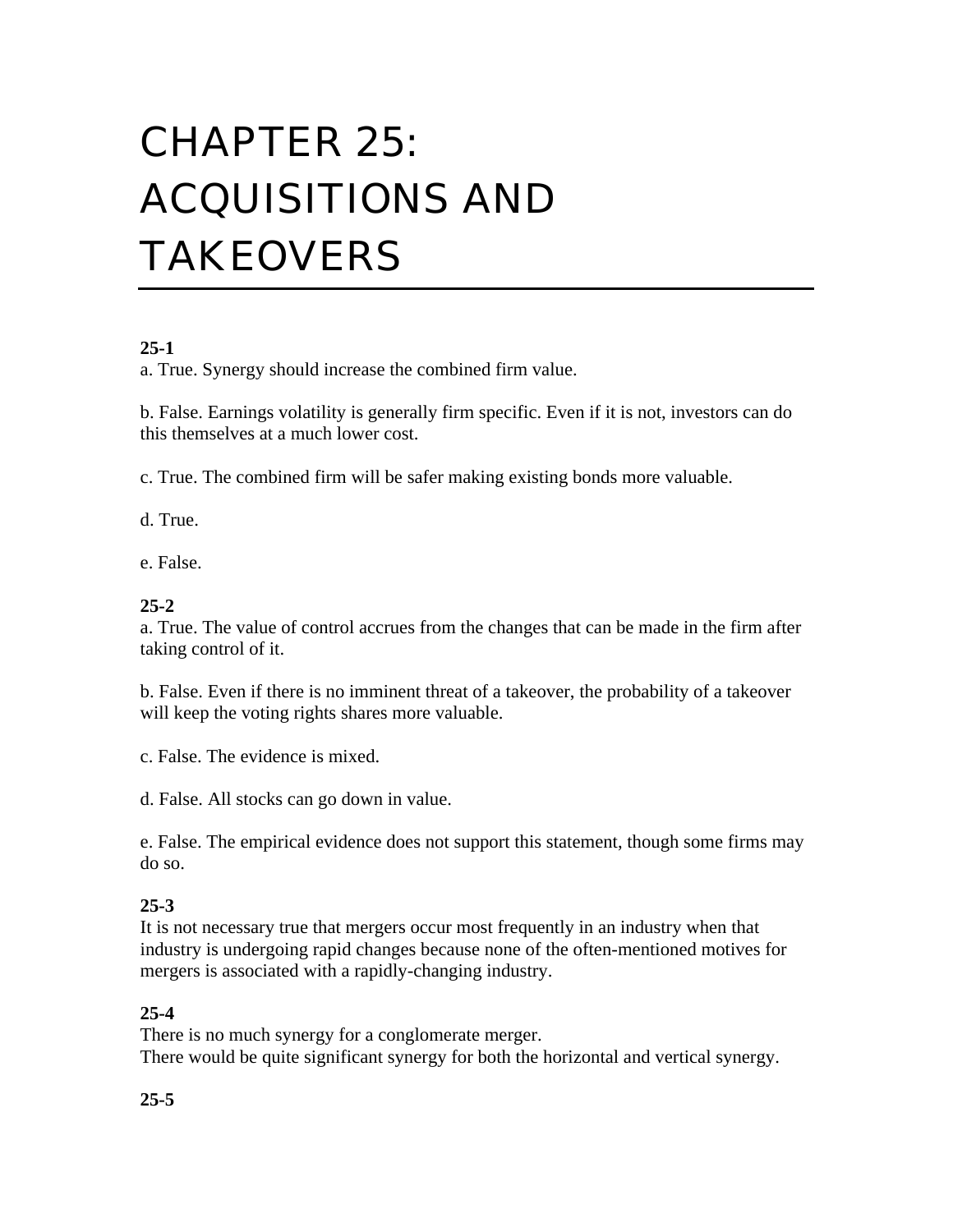A horizontal synergy is most likely to spark government intervention because of this kind of mergers might reduce competition.

# **25-6**

The joint venture may reduce the risk by sharing the R&D costs and increase efficiency.

# **25-7**

The maximum price to be offered =  $(55 + 370 - 120) / 5 = $61.00$  per share.

# **25-8**

They would be willing to pay the maximum price of \$61 because the undervaluation can only be eliminated by the management of American Hostels.

# **25-9**

They would be willing to pay between \$60 and \$61 per share because that is the ongoing price for the stock.

# **25-10**

Since there is disadvantage of receiving cash for the shareholders of the target firm, the acquiring firm would naturally try to offer stock if possible.

## **25-11**

a. I probably would sell my shares at \$75.00 per share. It is at premium of 50% over the market price.

b. If everyone makes the same decision, the company will be sold.

c. The bid price is high enough to encourage the stockholders of the target firm to sell their shares.

## **25-12**

a to d: see below:

|                       | <b>Grumman</b>     | <b>Northrop</b>    | <b>Combined</b> | <b>Combined</b>     |
|-----------------------|--------------------|--------------------|-----------------|---------------------|
|                       | <b>Independent</b> | <b>Independent</b> | No synergy      | <b>With Synergy</b> |
| <b>Revenues</b>       | \$3,281            | \$4,620            | \$7,901         | \$7,901             |
| - COGS                | \$2,920            | \$4,043            | \$6,963         | \$6,795             |
| - Depreciation        | \$74               | \$200              | \$274           | \$274               |
| $=$ EBIT              | \$287              | \$378              | \$664           | \$832               |
| EBIT $(1-t)$          | \$187              | \$245              | \$432           | \$541               |
| $-$ £ $GWC$           | \$16               | \$22               | \$38            | \$38                |
| $=$ FCFF              | \$171              | \$223              | \$394           | \$503               |
| <b>Cost of Equity</b> | 12.50%             | 12.50%             | 12.50%          | 12.50%              |
| <b>Cost of Debt</b>   | 5.53%              | 5.53%              | 5.53%           | 5.53%               |
| <b>WACC</b>           | 11.38%             | 11.98%             | 11.73%          | 11.73%              |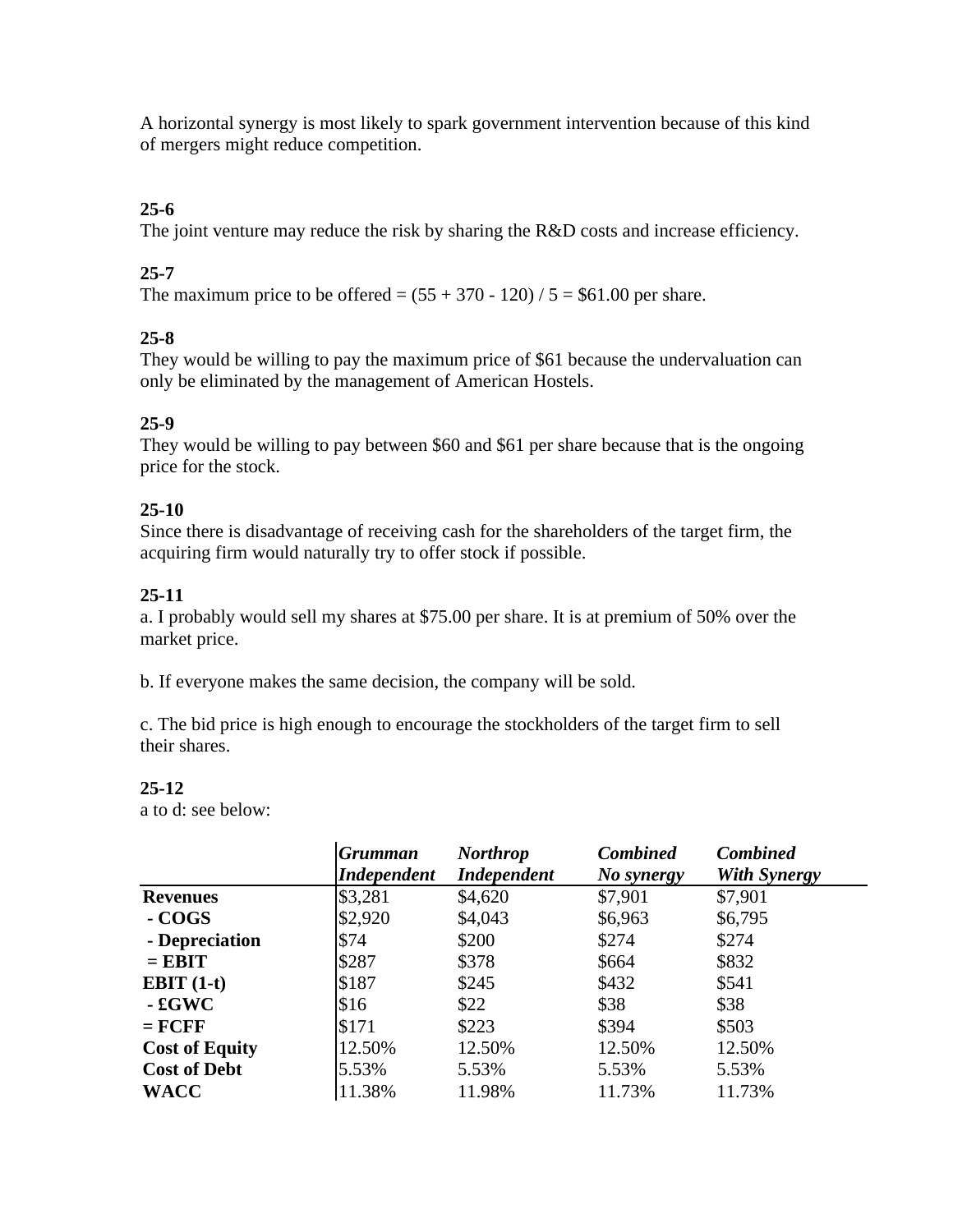| <b>Firm Value</b><br>0.5,879<br>$70^{\circ}$<br>\$2,681<br>\$3,199<br>- ጦ |  |
|---------------------------------------------------------------------------|--|
|---------------------------------------------------------------------------|--|

e. Synergy Gain = \$7,479 - \$5,879 = \$1,600 Note: Firm Value =  $FCFF1/(WACC - g)$ **25-13** a & b.

|                       | <b>Without Added Debt</b> | <b>With Added Debt</b> |
|-----------------------|---------------------------|------------------------|
| <b>Revenues</b>       | \$7,901                   | \$7,901                |
| - COGS                | \$6,795                   | \$6,795                |
| - Depreciation        | \$274                     | \$274                  |
| $=$ EBIT              | \$832                     | \$832                  |
| EBIT $(1-t)$          | \$541                     | \$541                  |
| $-$ £ $GWC$           | \$38                      | \$38                   |
| $=$ FCFF              | \$503                     | \$503                  |
| <b>Beta</b>           | 1.00                      | 1.08                   |
| <b>Cost of Equity</b> | 12.50%                    | 12.92%                 |
| <b>Cost of Debt</b>   | 5.04%                     | 5.20%                  |
| <b>WACC</b>           | 11.68%                    | 11.37%                 |
| <b>Firm Value</b>     | \$7,540                   | \$7,897                |

Beta with Added Debt = Unlevered Beta  $(1 + (1 - t)$  (Debt/Equity))  $= 0.93$  ( 1 + (1 - 0.4) (0.25)) = 1.08

c. The equity investors should gain the additional value of \$357 million.

#### **25-14**

a., b., c., & d.

|                                  | <b>Novell</b> | WordPerfect | No synergy | $w/Syn$ ergy |
|----------------------------------|---------------|-------------|------------|--------------|
| <b>Revenues</b>                  | \$1500        | \$690       |            | \$2,232      |
| <b>COGS</b>                      | \$855         | \$518       |            | \$1,406      |
| <b>Depreciation</b>              | \$53          | \$29        |            | \$83         |
| <b>EBIT</b>                      | \$593         | \$144       |            | \$743        |
| EBIT $(1-t)$                     | \$385         | \$93        |            | \$483        |
| - Cap Expenditure                | \$94          | \$46        |            | \$143        |
| + Depreciation                   | \$53          | \$29        |            | \$83         |
| - £GWorking Capital              | \$120         | \$27        |            | \$147        |
| $=$ $FCFF$                       | \$224         | \$49        |            | \$276        |
| Cost of Equity (Initial)  14.98% |               | 13.88%      |            | 14.85%       |
| Cost of Equity (Stable) 13.05%   |               | 13.05%      |            | 13.05%       |
| <b>Value of firm</b>             | \$12,059      | \$1,554     | \$13,613   | \$14,377     |

The cost of equity is also the weighted average cost of capital because neither firm has any debt.

The weights are based upon the estimated values.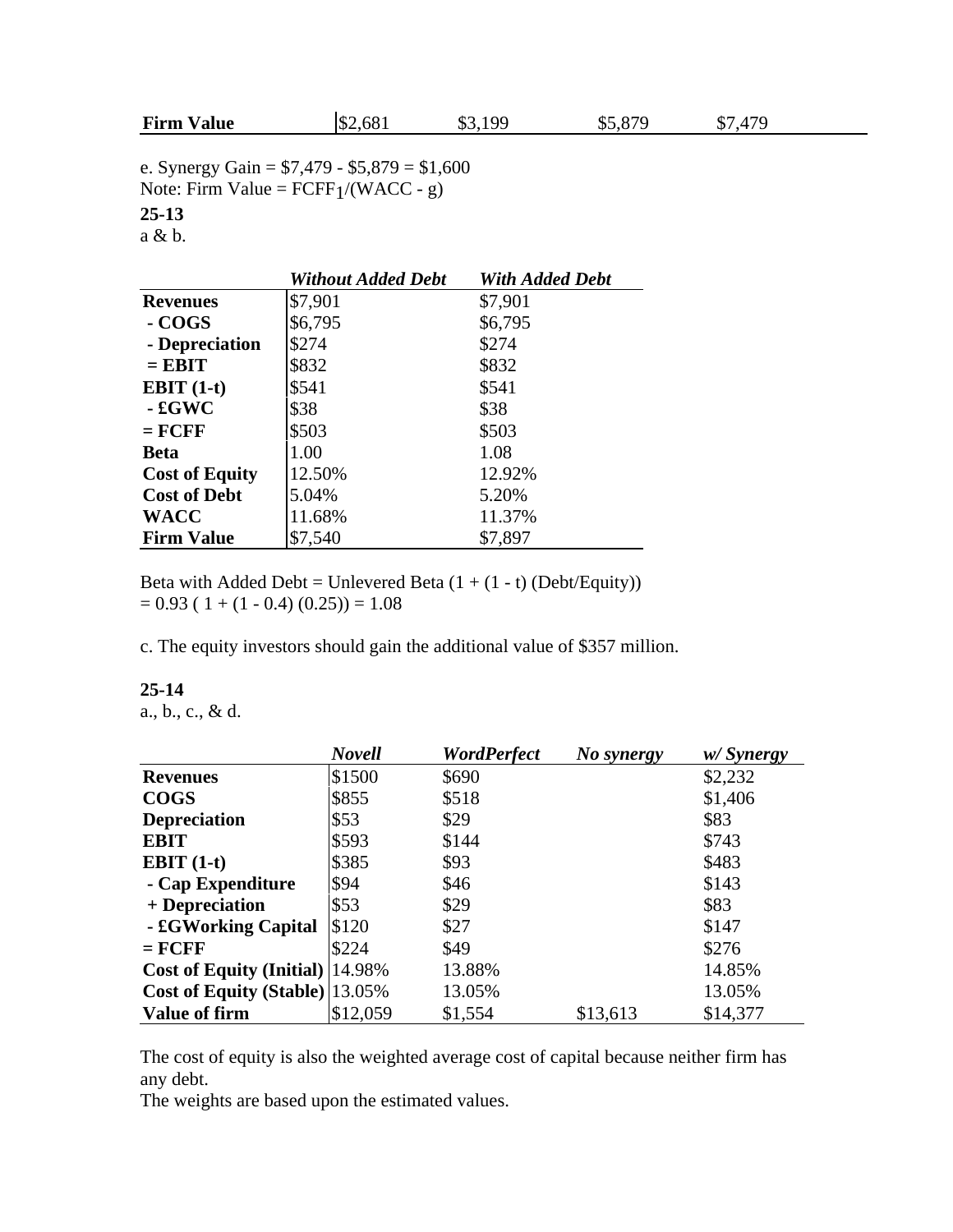(The free cash flow to the firm under synergy in year 1 is greater than the sum of the FCFF of the two individual firms because of the higher growth rate in cash flows. All the estimated numbers under synergy are based upon the new expected growth rate which is 24%.)

e. Value of Synergy =  $14,377 - 13,613 = $764$  million Maximum Price for Wordperfect =  $1,554 + 764 = $2,318$  million

# **25-15**

If the synergy takes 5 years to materialize,

PV of Synergy = \$764 million /  $(1.1485)^5$  = \$382.33 million

a.

The expected growth rates were assumed too high and for too long.

| 25-16 |  |  |
|-------|--|--|
|       |  |  |

| a. Value of Synergy           | <b>Pre-merger</b> | Post-merger |
|-------------------------------|-------------------|-------------|
| <b>Value of Aetna</b>         | 22,800            | 21,800      |
| <b>Value of US Healthcare</b> | 1,550             | 1,875       |
| <b>Total</b>                  | 24,350            | 23,675      |

The total market value of the two firms declined by \$ 675 million after the merger was announced. This would suggest that the market does not believe that there is synergy.

b. Managers may be over optimistic about the potential for synergy, while markets might be much too pessimistic. I would tend to believe the markets.

# **25-17**

a. Tax Savings Next Year =  $$2$  Billion  $*$  0.4 =  $$800$  million PV of Tax Savings =  $800/1.12 = $714$  million

b. PV of Tax Savings =  $$200 (PVA, 12\%, 4 \text{ years}) = $607.47 \text{ million}$ 

## **25-18**

I would expect it to be shared between the two companies, if there are no competing bidders on the horizon. If there are, I would expect the target company's stockholders to get the benefits.

## **25-19**

a. , b. & c.

|                                         | <b>PMT</b> Corporation | <b>Peer Group</b> | <b>Best Managed</b> |
|-----------------------------------------|------------------------|-------------------|---------------------|
| <b>Return On Assets</b>                 | 8.00%                  | 12.00%            | 18.00%              |
| <b>Dividend Payout Ratio</b>            | 50.00%                 | 30.00%            | 20.00%              |
| <b>Debt Equity Ratio</b>                | 10.00%                 | 50.00%            | 50.00%              |
| <b>Interest Rate on Debt</b>            | 7.50%                  | 8.00%             | 8.00%               |
| <b>Beta</b>                             | 1.06                   | 1.30              | 1.30                |
| <b>Growth Rate-First 5 Years 4.18%</b>  |                        | 10.92%            | 19.68%              |
| <b>Payout Ratio after Year 5</b> 28.14% |                        | 61.54%            | 75.61%              |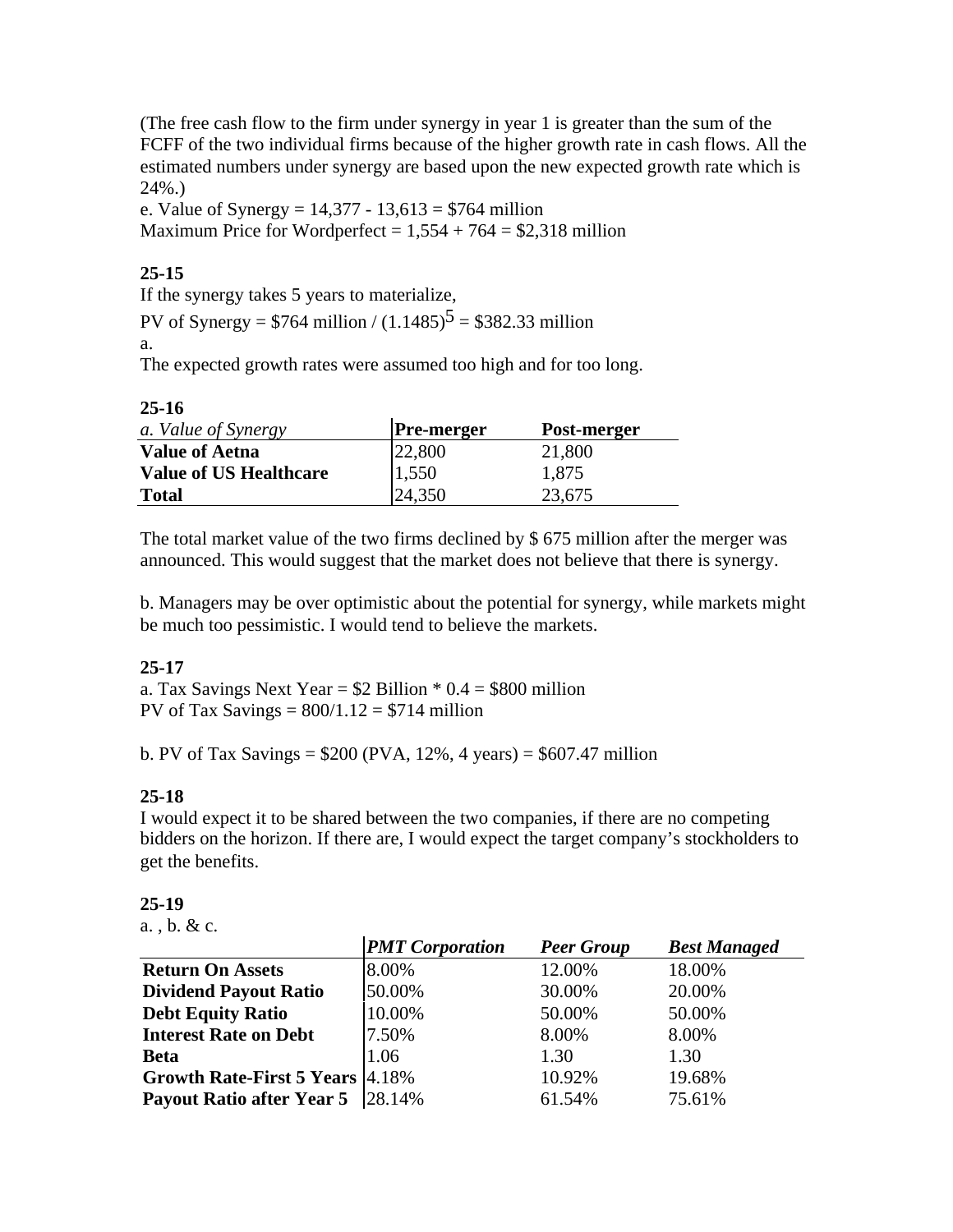| Growth Rate After Year 5 $\,$ 6.00% |            | 6.00%   | 6.00%   |
|-------------------------------------|------------|---------|---------|
| <b>Cost of Equity</b>               | $ 12.83\%$ | 14.15%  | 14.15%  |
| Value of Equity Per Share \\$12.65  |            | \$25.18 | \$41.94 |

Growth Rate-First 5 years =  $(1 - Payout)$  (ROA + D/E (ROA - i  $(1-t)$ ) Payout After 5 Years =  $1 - g / (ROA + D/E (ROA - i (1-t))$ 

#### **25-20**

a. While the overall evidence on stock price reaction to anti-takeover amendements is mixed, I would expect stockholders to react negatively in this case, because of PMT's history of poor performance.

b. It would not, but I would probably be even more aggressive in ensuring that the management does not adopt this clause.

a.

|                               |               | 2           | 3           | 4            | 5           | Term. Year  |
|-------------------------------|---------------|-------------|-------------|--------------|-------------|-------------|
| <b>Revenues</b>               | \$1,100,000   | \$1,210,000 | \$1,331,000 | \$1,464,100  | \$1,610,510 | \$1,707,141 |
| - Expenses                    | \$440,000     | \$484,000   | \$532,400   | \$585,640    | \$644,204   | \$682,856   |
| - Depreciation                | \$100,000     | \$110,000   | \$121,000   | \$133,100    | \$146,410   | \$155,195   |
| $=$ EBIT                      | \$560,000     | \$616,000   | \$677,600   | \$745,360    | \$819,896   | \$869,090   |
| - Interest Exp.               | \$360,000     | \$324,000   | \$288,000   | \$252,000    | \$216,000   | \$180,000   |
| $=$ Taxable Income            | \$200,000     | \$292,000   | \$389,600   | \$493,360    | \$603,896   | \$689,090   |
| $-Tax$                        | \$80,000      | \$116,800   | \$155,840   | \$197,344    | \$241,558   | \$275,636   |
| $=$ Net Income                | \$120,000     | \$175,200   | \$233,760   | \$296,016    | \$362,338   | \$413,454   |
| + Depreciation                | \$100,000     | \$110,000   | \$121,000   | \$133,100    | \$146,410   | \$155,195   |
| - Capital                     | \$120,000     | \$132,000   | \$145,200   | \$159,720    | \$175,692   | \$186,234   |
| <b>Expenditure</b>            |               |             |             |              |             |             |
| $-$ £ $GWC$                   | \$20,000      | \$22,000    | \$24,200    | \$26,620     | \$29,282    | \$19,326    |
| - Principal Repaid \\$300,000 |               | \$300,000   | \$300,000   | \$300,000    | \$300,000   | \$0         |
| $=$ FCFE                      | $(\$220,000)$ | (\$168,800) | (\$114,640) | $(\$57,224)$ | \$3,774     | \$363,089   |
| $+$ Interest $(1-t)$          | \$216,000     | \$194,400   | \$172,800   | \$151,200    | \$129,600   | \$108,000   |
| + Princ. Repaid               | \$300,000     | \$300,000   | \$300,000   | \$300,000    | \$300,000   | \$0         |
| $=$ FCFF                      | \$296,000     | \$325,600   | \$358,160   | \$393,976    | \$433,374   | \$471,089   |

b.

|                       |             |             |             | 4           |             | h           |
|-----------------------|-------------|-------------|-------------|-------------|-------------|-------------|
| <b>Equity</b>         | \$1,000,000 | \$1,120,000 | \$1,295,200 | \$1,528,960 | \$1,824,976 | \$2,187,314 |
| <b>Debt</b>           | \$3,000,000 | \$2,700,000 | \$2,400,000 | \$2,100,000 | \$1,800,000 | \$1,500,000 |
| <b>D/E Ratio</b>      | 3.00        | 2.41        | 1.85        | 1.37        | 0.99        | 0.69        |
| <b>Beta</b>           | 2.58        | 2.25        | 1.95        | 1.68        | 1.47        | 1.30        |
| <b>Cost of Equity</b> | 24.90%      | 23.11%      | 21.41%      | 19.95%      | 18.78%      | 17.86%      |
| Cum. COE              | 1.25        | 1.54        | 1.87        | 2.24        | 2.66        | 3.14        |
| <b>WACC</b>           | 11.63%      | 11.87%      | 12.18%      | 12.57%      | 13.03%      | 13.53%      |
| <b>Cum WACC</b>       | .12         | 1.25        | 1.40        | 1.58        | 1.78        | 2.02        |